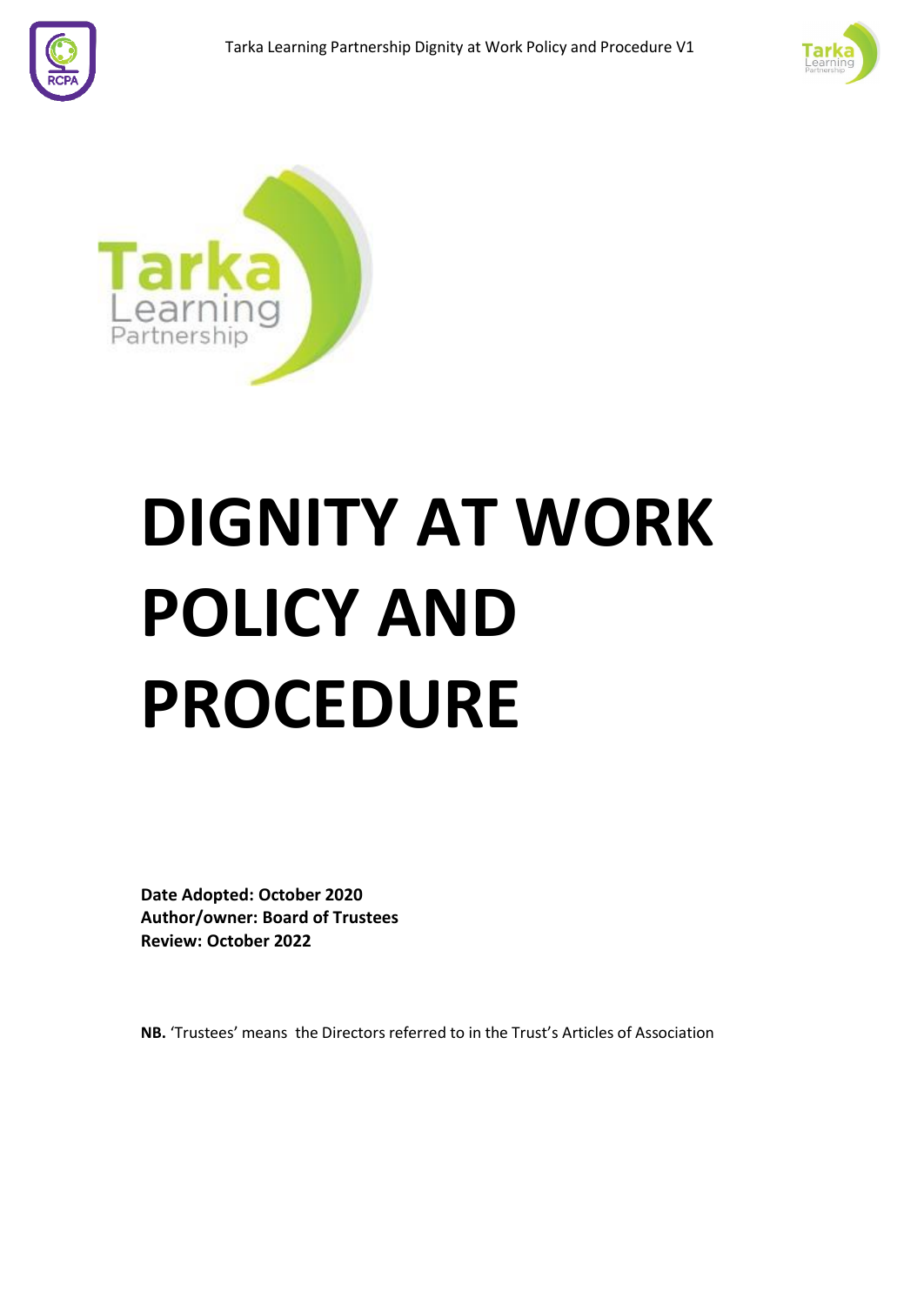# <span id="page-1-0"></span>**History of most recent policy changes**

| <b>Version</b> | <b>Date</b>     | Page | <b>Change</b>                                                                                                        | Origin of Change e.g. TU<br>request, Change in legislation                                    |
|----------------|-----------------|------|----------------------------------------------------------------------------------------------------------------------|-----------------------------------------------------------------------------------------------|
| V1.0           | October<br>2020 |      | New policy introduced for<br>the Tarka Learning<br>Partnership Central Trust<br>Team and Schools within<br>the Trust | Policy in line with the Equality Act<br>to prevent discrimination, bullying<br>and harassment |
|                |                 |      |                                                                                                                      |                                                                                               |
|                |                 |      |                                                                                                                      |                                                                                               |
|                |                 |      |                                                                                                                      |                                                                                               |
|                |                 |      |                                                                                                                      |                                                                                               |
|                |                 |      |                                                                                                                      |                                                                                               |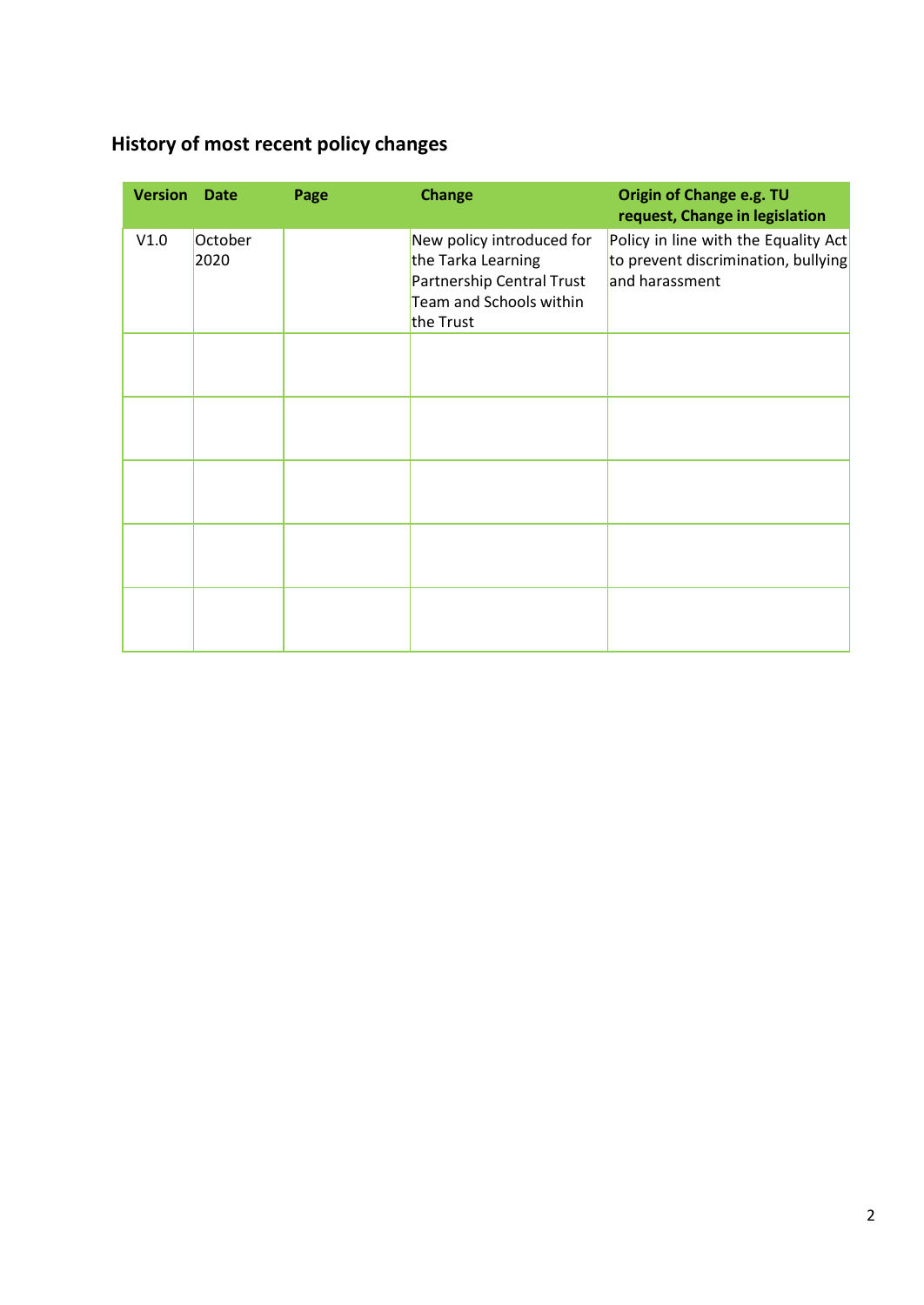# Contents

| 1.0 |  |  |  |  |
|-----|--|--|--|--|
| 2.0 |  |  |  |  |
| 3.0 |  |  |  |  |
| 4.0 |  |  |  |  |
| 5.0 |  |  |  |  |
| 5.1 |  |  |  |  |
| 5.2 |  |  |  |  |
| 5.5 |  |  |  |  |
| 6.0 |  |  |  |  |
| 7.0 |  |  |  |  |
|     |  |  |  |  |
|     |  |  |  |  |
|     |  |  |  |  |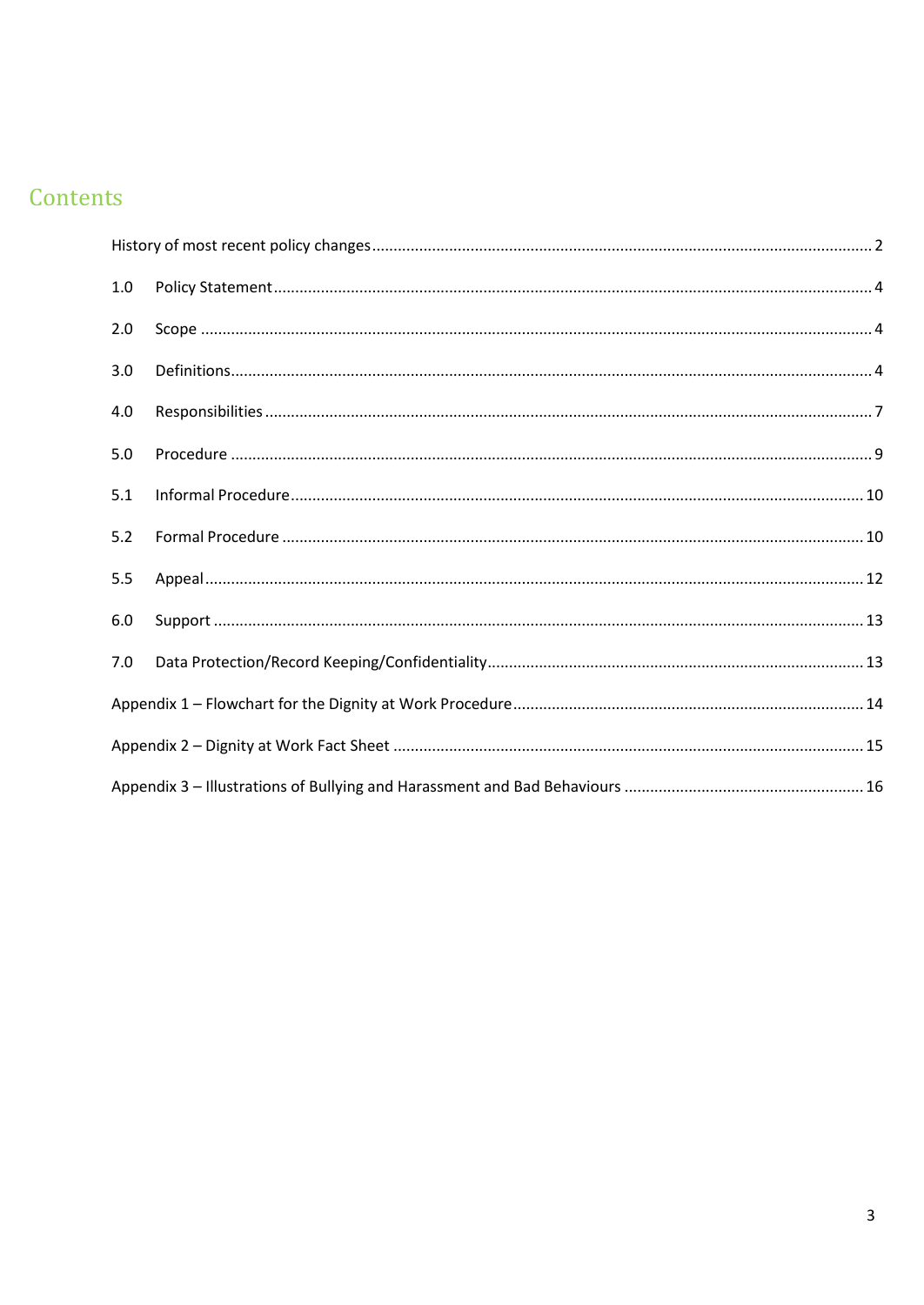#### <span id="page-3-0"></span>**1.0 Policy Statement**

The Tarka Learning Partnership has a duty to provide a working environment that promotes dignity amongst the whole staff team and is free from any form of harassment, intimidation or bullying (including cyber-bullying). The Trust aims to have an environment in which it is confident in resolving any issues of harassment or bullying without fear of ridicule or reprisal.

Employees and those working on behalf of the Tarka Learning Partnership have the right to be treated with dignity and respect and to work in a harmonious and supportive working environment. The Tarka Learning Partnership, therefore, seeks to create conditions in which all employees, agency personnel, contractors, customers and third parties are treated fairly; where diversity and equality is valued.

The Trust will not tolerate discrimination, bullying and harassment of any kind regardless of the seniority of those involved. Neither will the Tarka Learning Partnership condone harassment or intimidation of, or by employees when dealing with third parties, e.g. parents/customers/contractors/visitors/agency personnel.

All allegations of discrimination, bullying, harassment and victimisation will be investigated and, if appropriate, disciplinary action will be taken. If proven discrimination, bullying or harassment could constitute gross misconduct leading to dismissal without notice.

The Tarka Learning Partnership will take all reasonable practical steps to resolve complaints of discrimination, harassment, bullying or victimisation fairly, quickly and discreetly.

The Trust recognises that it has an equal duty of care to both, the employee making the complaint and the alleged harasser.

# <span id="page-3-1"></span>**2.0 Scope**

This policy covers the unwanted behaviours of and by employees, agency staff, volunteers, contractors and anyone else engaged to work at schools, whether by direct contract or otherwise. If the complainant or alleged harasser is not employed by the Tarka Learning Partnership, for example, a volunteer or if the worker's contract is with an agency, this policy will apply with any necessary modifications such as the Trust could not dismiss, but would expect to refer the matter to the agency where investigation and appropriate action can be taken.

The application of this policy and the standards of behaviour set out also extend to any work-related setting outside of the workplace, e.g. business trips and work-related social events.

The policy does not cover bullying and harassment by educational visitors, parents, suppliers, vendors or other visitors and, in these cases, employees should report such behaviour to their Head Teacher who will take appropriate action.

#### <span id="page-3-2"></span>**3.0 Definitions**

# **3.1** Discrimination

The contribution of all individuals should be valued and respected. All aspects of employment practice, such as recruitment and selection, performance management and promotion shall be based on assessment of the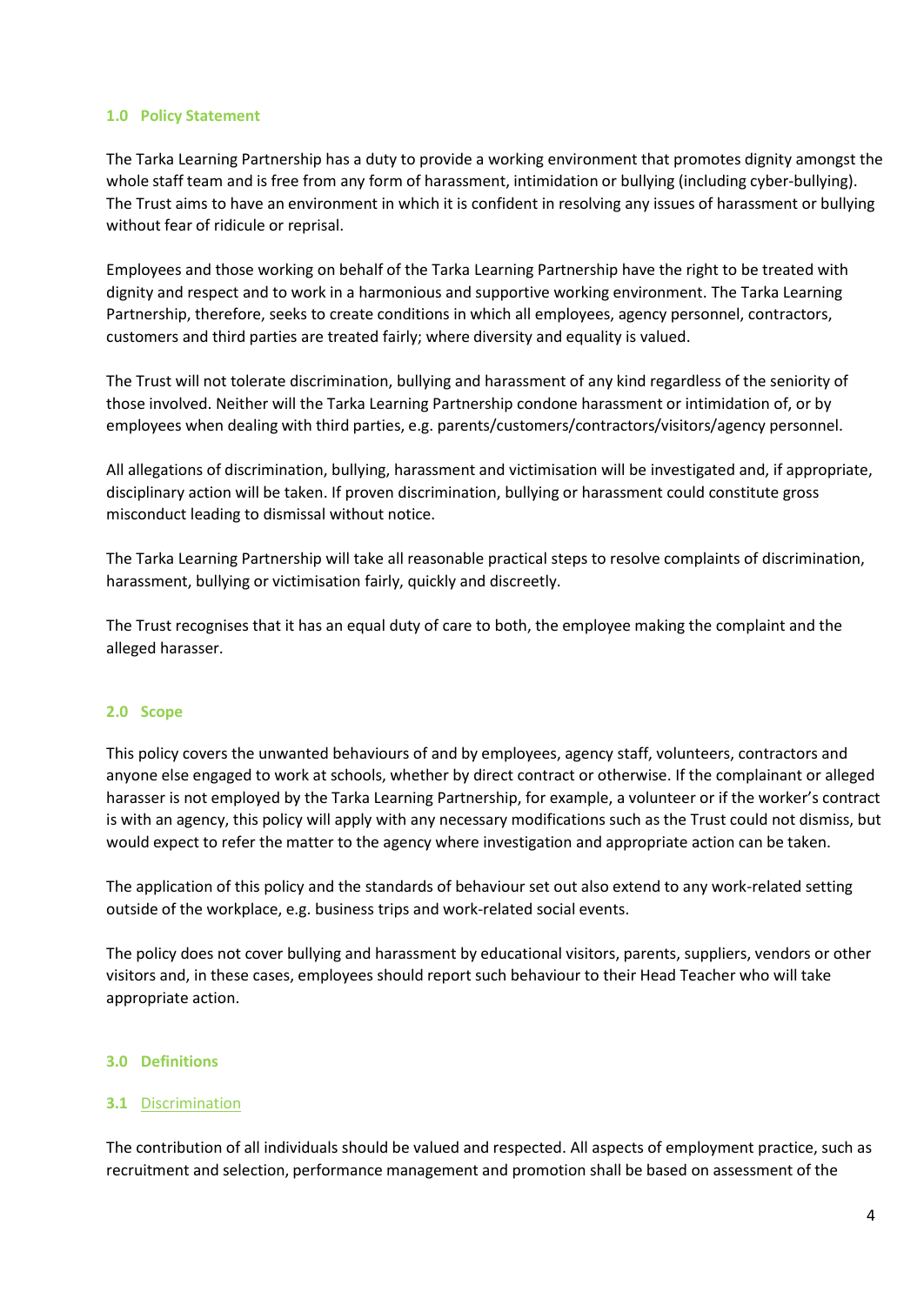individual's capabilities against criteria that are relevant to the work they are required to undertake. Basing judgements on characteristics or status unrelated to the individual's ability to perform their work amounts to unfair discrimination and is unacceptable and, potentially, illegal.

# 3.1.1 Direct discrimination

Direct discrimination occurs where a person is treated less favourably on grounds of a protected characteristic compared to how another person is treated, or would have been treated, in circumstances which were the same or hardly any different.

Protected characteristics are;

- Age
- Disability
- Gender
- Gender reassignment
- Marriage and civil partnership
- Pregnancy and maternity
- Race
- Religion or belief
- Sexual orientation

# 3.1.2 Indirect discrimination

Indirect discrimination will occur where a provision, criterion or practice is applied to everyone, which puts people in a particular group (with a characteristic) at a particular disadvantage and it cannot be shown that the particular provision, etc., is a proportionate means of achieving a legitimate aim.

# **3.2** Bullying

Bullying at work involves single or repeated negative action(s) and practice(s) that are directed at one or more workers. The behaviours are unwelcomed to the victim and undertaken in circumstances where the victim has difficulty in defending themselves. The behaviours may be carried out as a deliberate act or unconsciously. Bullying is offensive, intimidating; malicious or insulting behaviour, an abuse or misuse of power, which is meant to humiliate, injure or control the person subjected to it.

Bullying can result from misuse of any form of individual power such as physical strength, personality or age, or collective power through strength of numbers. Bullying is where someone or a group of people in a position of strength, authority or responsibility abuses their individual power by using intimidating insulting or malicious behaviour. Collective bullying will be treated as victimisation and may be considered gross misconduct.

Bullying is persistent, destructive behaviour that has a detrimental impact on a person's confidence and selfesteem. Bullying can be colleague to colleague, employee to manager, as well as from manager to more junior members of staff (including temporary, agency staff and contractor staff).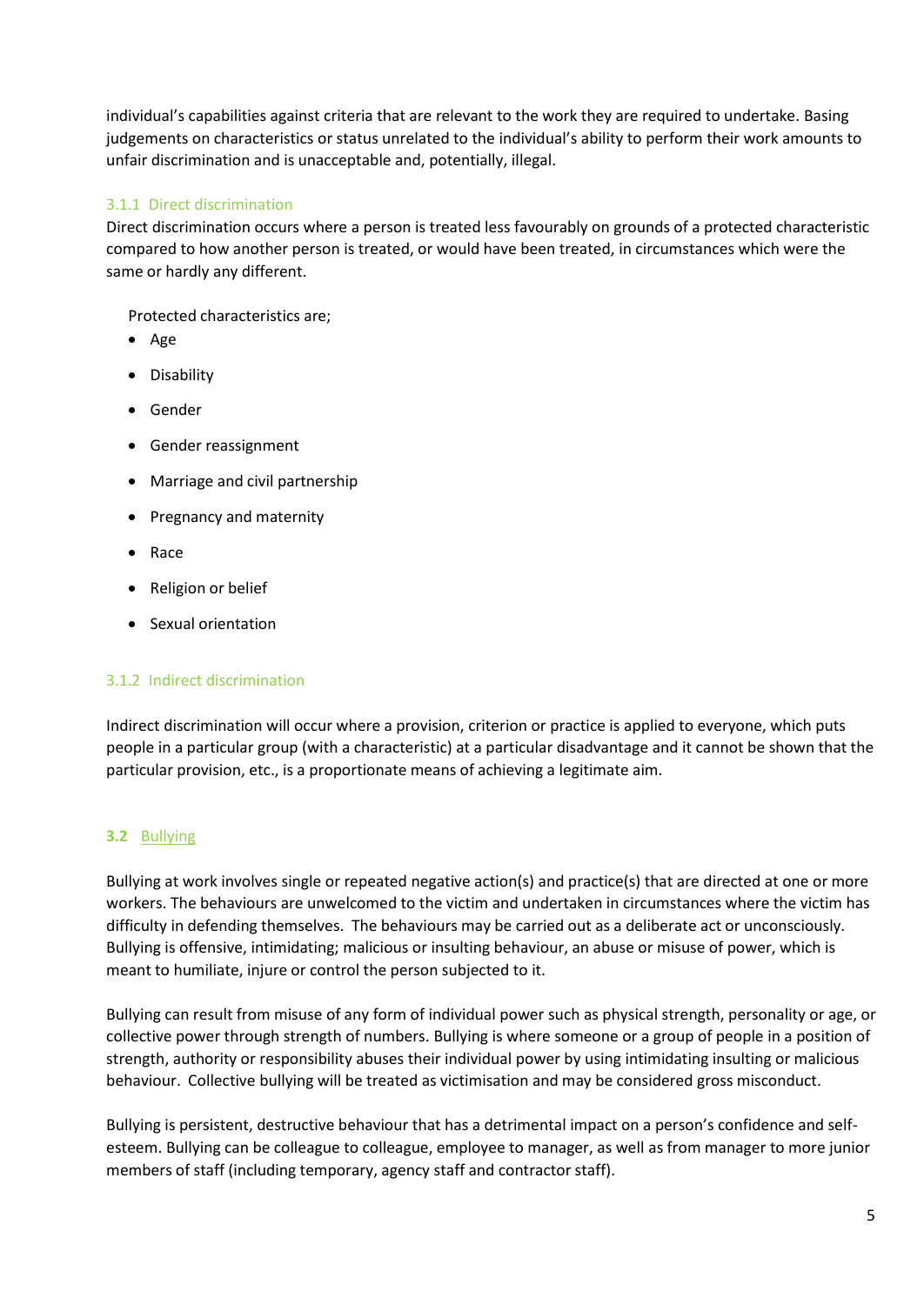#### **3.3** Harassment

Harassment is unwanted conduct that relates to a personal or protected characteristic. This conduct has the effect or purpose of violating a person's dignity or creating an intimidating, hostile, degrading humiliating or offensive environment.

It is not the intention of the perpetrator that is key to deciding whether bullying or harassment has taken place. The defining principle is whether the behaviour was unacceptable by reasonable, professional standards of behaviour and is disadvantageous or unwelcome to the person/people subjected to it. However, the alleged harasser's intention is relevant to understanding the impact of their behaviour and in choosing the most effective way to try to resolve the situation.

Something intended as a 'joke' may offend another person and different people find different things acceptable. Employees have the right to decide what behaviour is acceptable to them and to have their feelings respected by others. Behaviour which any reasonable person would realise as likely to offend will be harassment without the recipient having to make clear in advance that behaviour of that type is not acceptable to them.

It may not be so clear in advance that some other forms of behaviour would be unwelcome to, or could offend, a particular person, e.g. certain 'banter' or flirting. In these situations, first time conduct which unintentionally causes offence will not be harassment but it will become harassment if the conduct continues after the recipient has made it clear, by words or conduct, that such behaviour is unacceptable to them.

A single incident can be considered harassment if it is sufficiently serious.

The following are examples of harassment and bullying, but this list is by no means exhaustive: -

• Unwanted Physical Conduct

Unnecessary touching, patting or pinching or brushing against another employee's body, insulting or abusive behaviour or gestures.

• Unwanted Verbal Conduct

Unwelcome advances, patronising titles or nicknames, propositions or remarks, innuendoes, lewd comments, jokes, banter or abusive language, which refers to a person's or a group's gender, colour, race, religion, ethnic or national origins, age, disability or sexual preference, appearance etc. This includes repeated suggestions for unwanted social activities inside or outside the workplace. Including mobile telephone calls.

• Unwanted Non-Verbal Conduct

Such as referring to an individual's characteristics or private life, making abusive or offensive gestures, leering, whistling, the display of photographic or suggestive literature, pictures or films/videos or inappropriate use of software, or network systems, including E-mail and the Inter/ Intranet.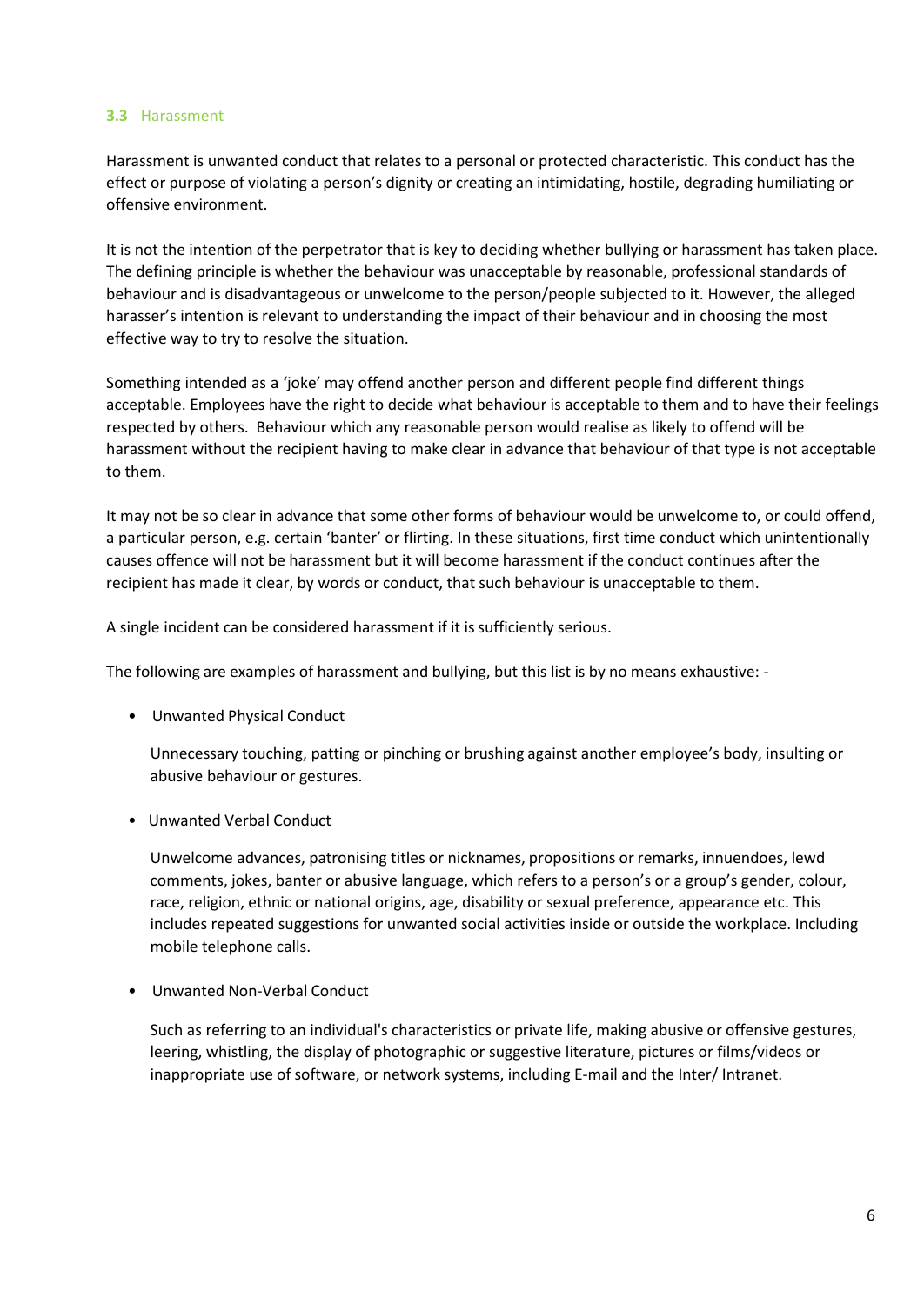• Third Party Harassment

This is where a third party subjects an employee, contractor or agency staff to unwanted conduct. A third party may include a parent, supplier, vendor or visitor.

The School or Tarka Learning Partnership may be liable if it fails to take steps as would be reasonably practicable to prevent harassment taking place against its employees.

The School or Trust will be liable only if it knows that a third party (not necessarily the same one) has subjected the individual to harassment on at least two other occasions. There is no time limitation on when the previous incidents should have occurred.

Employees are encouraged to report any such incidents to their manager or the Head Teacher.

The Dignity at Work Policy does not cover third party harassment, as it is not within the scope of this policy to take action against third parties.

# **3.4** Victimisation

When a person is treated less favourably than another because he or she has brought a complaint either in relation to themselves or a colleague, given evidence or complained about the behaviour of someone, this constitutes victimisation and will not be tolerated.

Victimisation is unacceptable behaviour and may be considered gross misconduct within the disciplinary procedure that could result in the dismissal of the perpetrator.

#### <span id="page-6-0"></span>**4.0 Responsibilities**

#### **4.1** Employer's Responsibilities

The Tarka Learning Partnership has a duty to protect employees from discrimination, harassment, bullying or victimisation whilst at work. This also extends to circumstances where attendance is away from the normal workplace but is connected with the employee's job – including off site training sessions, travel on Tarka Learning Partnership business, social events and educational visits.

Harassment and Bullying can result in an employee suffering stress, which could result in damage to their health. Health and Safety legislation places a duty of care to provide a safe working environment for all employees.

#### **4.2** Employee's Responsibilities

To treat each other with dignity and respect and uphold the Tarka Learning Partnership's Values.

Ensuring workplaces are free from discrimination, harassment, bullying and victimisation and not to behave in a manner that could have a detrimental impact on another's ability, well-being and confidence to carry out their work. All employees have a personal responsibility to create a working environment that is free from harassment and bullying.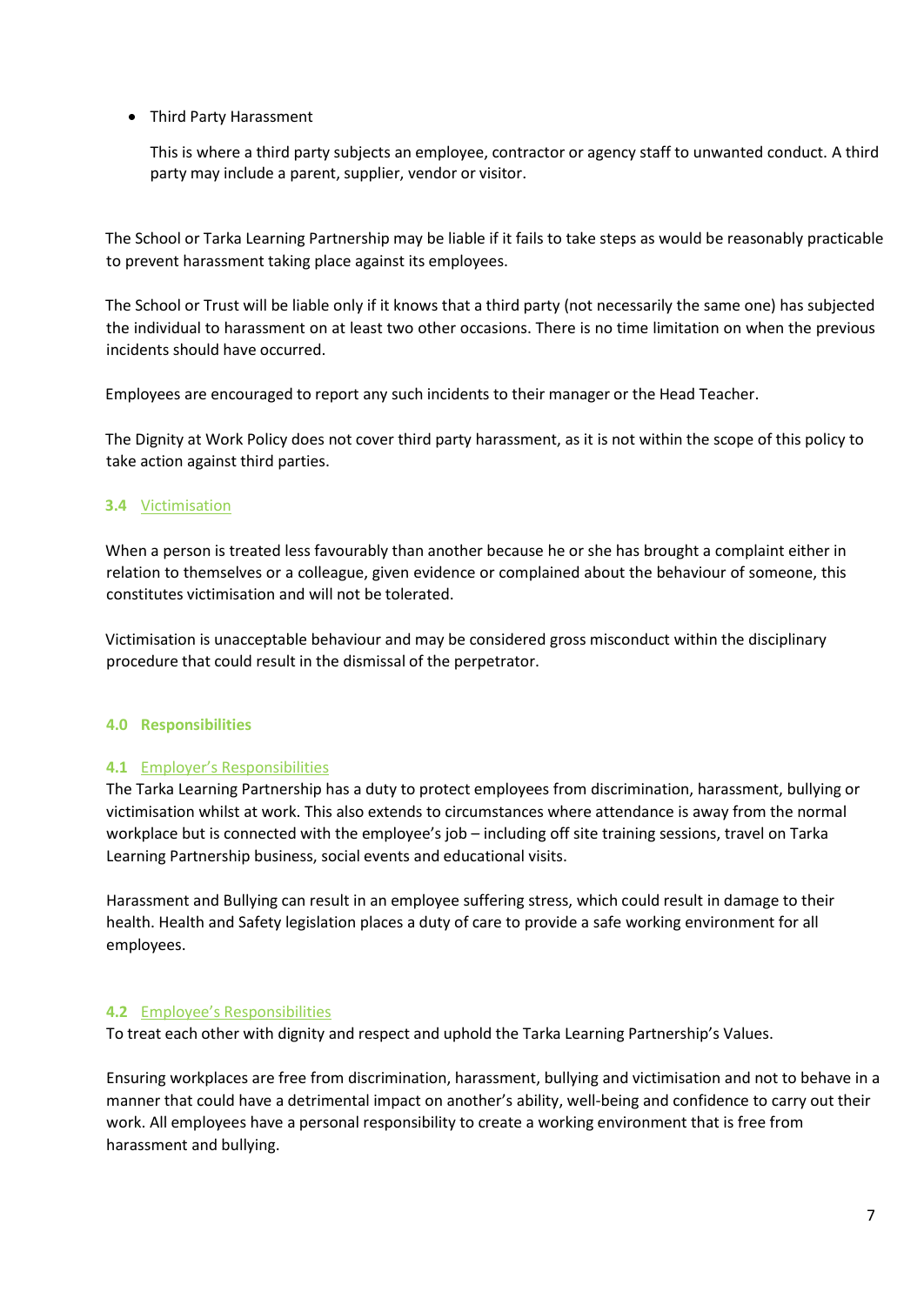# **4.3** Manager's / Head Teacher's Responsibilities

Ensuring the policy is implemented and observed. This includes taking action by informally counselling any employee/ volunteer/ contractor/ agency personnel who is observed to be adopting behaviour that runs contrary to this policy.

Communicating the policy to employees.

Ensuring that once a complaint of discrimination, harassment, bullying or victimisation is known, appropriate action is taken to resolve the issue as soon as possible.

Investigating (except where the complaint is against them or where they declare an interest when the investigation should move to the Chair of the Local Governing Body and the Chief Executive Officer of the Tarka Learning Partnership) any complaints of discrimination, harassment, bullying and victimisation and monitoring the situation, after it has been dealt with, to ensure there is no repetition.

Practice zero tolerance of discrimination, harassment, bullying and victimisation behaviour through their own leadership and behaviour.

#### **4.4** HR Leader's Responsibilities

Providing advice, guidance and technical support on the operation of this policy and procedure.

Facilitating objective and impartial mediation between complainant and the alleged harasser where this is considered an effective means of resolving the complaint using professional mediators as necessary.

To provide continued confidential support and guidance throughout the process to both parties.

#### **4.5** Trustees'/Governors' Responsibilities

To ensure the promotion, communication, implementation and monitoring of the policy and procedure.

To require all trustees, governors, managers and employees, to maintain high standards in their professional relationships and treat all with dignity and respect.

In the event of an allegation of discrimination, harassment, bullying or victimisation against a Head Teacher, the Chair of the Local Governing Body shall inform and liaise with Chief Executive Officer of the Tarka Learning Partnership. An allegation concerning a Head Teacher should be made in writing and addressed to the Chair of the local Governing Body.

Where possible, the matter shall initially be addressed through the informal process using mediation. This may involve a nominated Governor to facilitate an informal mediation meeting with the parties concerned.

Where the informal stage does not resolve the matter, the Chair of Governors (\*or a nominated Governor) with support from the Tarka Learning Partnership HR Leader will consider;

a) The use of a formal mediation meeting provided that it is agreed with all parties involved to be an acceptable form of action. In these circumstances the nominated Governor shall arrange for the meeting to be set up as soon as possible and normally within ten working days.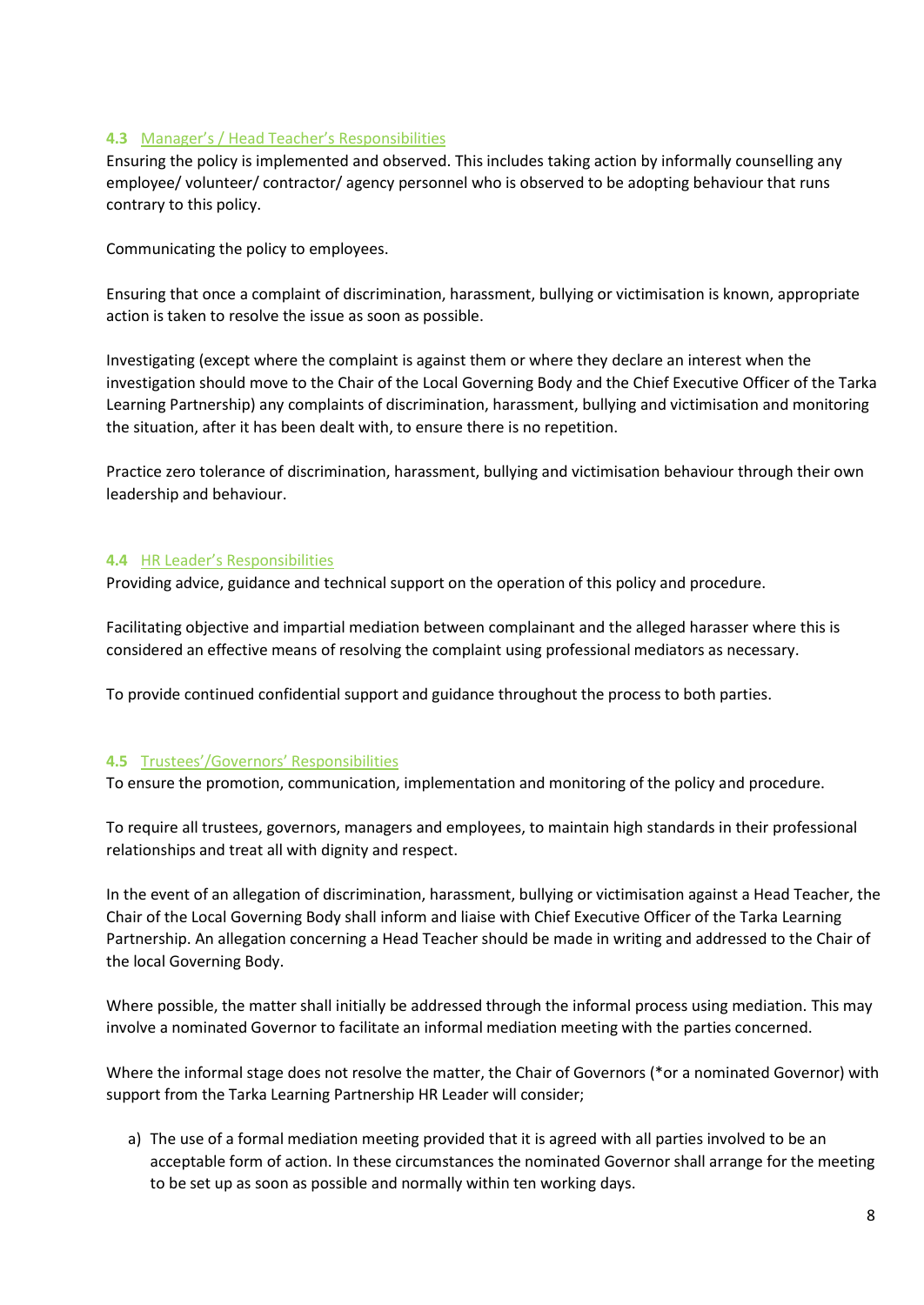- b) When an investigation is to be undertaken, the Deputy Chief Executive Officer of the Tarka Learning Partnership will act at the Investigating Officer.
- c) Whether the working arrangements need to be altered and/or the Head Teacher needs to be suspended from work to enable the investigation to be undertaken or to provide for a cooling off period.

The Investigating Officer shall present their report to the Chair of Governors (\*or the nominated Governor) with a copy to the complainant and the Head Teacher.

The Chair of Governors (or nominated Governor) in consultation with the HR Leader shall then determine the most appropriate course of action to take.

The Chair of Governors (\*or the nominated Governor) supported by HR, shall inform and explain to all parties concerned the outcome of the investigation and the next stage of the procedure to be followed.

*\* The Chair of Governors may feel that it is appropriate to nominate a Governor (e.g. Chair of a Committee) to manage the implementation of the process. This will enable the Chair of Governors to be in a position to respond to any issues arising from the procedure (appeals or disciplinary action).*

# <span id="page-8-0"></span>**5.0 Procedure**

All complaints and reported incidences of discrimination, harassment, bullying and victimisation will be taken seriously and will be investigated thoroughly and promptly. The Tarka Learning Partnership expects all complaints to be made in good faith. The validity of a claim will not be brought into question unless upon investigation the complaint is believed to be malicious.

Complaints should be made as soon as possible after the incident(s) and must be resolved, informally or formally, as soon as possible.

The following approach should be used when a complaint has been raised; confidentiality is essential in these cases and must be maintained by everyone concerned at all times. The parties concerned may be represented by a Trade Union representative or work colleague at any stage in the investigation. If the employee is absent due to sickness it may still be possible to investigate the complaint to ensure a timely conclusion. Occupational Health advice may be sought.

Once a complaint has been made, the Manager or Head Teacher will arrange a discussion with the complainant to see if they wish to pursue an informal solution or request a formal investigation. Following the meeting the Manager or Head Teacher will confirm the approach agreed at the meeting to the individual in writing.

Wherever possible, the complaint should be resolved informally, and, in most situations, informal processes can find a solution that is acceptable to all parties. However, it is recognised that in certain situations the Manager or Head Teacher may consider the complaint sufficiently serious to proceed under the formal procedure. This may also be appropriate where a previous attempt at informal resolution has proved unsuccessful.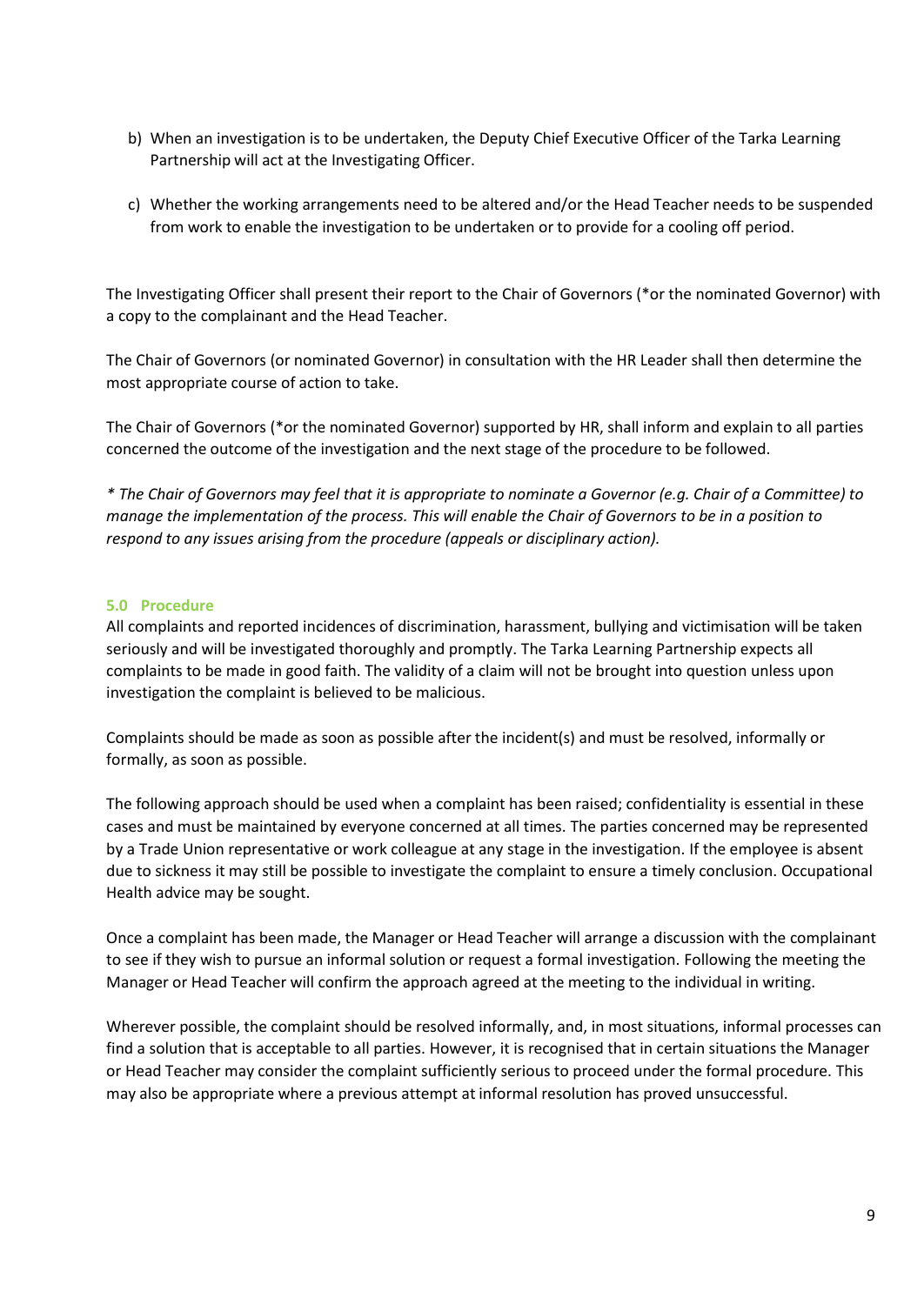## <span id="page-9-0"></span>**5.1 Informal Procedure**

Following discussion with the complainant and assuming that they wish to seek to resolve the matter informally, the following approaches are examples of how a complaint may be progressed:

- Wherever possible, a complainant who believes they have been the subject of discrimination, harassment, bullying or victimisation should tell the person responsible that they find their behaviour offensive and ask them to stop. The behaviours that are considered offensive should be described and specified (times, frequency). They may wish to ask a Trade Union representative or work colleague to be present at any discussion.
- The complainant may prefer to write an account of the behaviours they have experienced which could be shared with the person responsible in advance of a meeting. The complainant should retain a copy of this letter. It may be useful to describe the alternative appropriate behaviours.
- The complainant may wish to take part in a mediated discussion with the person they feel is responsible. In this situation both parties need to be willing to work to resolve the situation swiftly and positively. The Manager or Head Teacher, other senior person or HR representative, or other appropriately trained mediator may act as an independent mediator and will try to identify a practical solution or acceptable compromise. The outcome of the mediation will be owned by both parties and will not involve penalties such as warnings, transfers or disciplinary action.

# <span id="page-9-1"></span>**5.2 Formal Procedure**

A formal process will be appropriate where the incident that brought about the complaint is considered very serious by the complainant and/or Manager or Head Teacher, or where informal routes have been unsuccessful.

Formal action should commence with the following steps:

- 1. The complainant must submit the complaint in writing to their Manager or Head Teacher, unless their complaint is against the manager, in which case it should be addressed to the next level of management or Head Teacher.
- 2. The letter should outline the reasons for the complaint by describing what happened, where and when, it happened, how it affected them, any witnesses and any steps already taken to resolve the matter. If at all possible, an indication should be given of the type of resolution the complainant is looking for if the complaint is founded.
- 3. The Manager or Head Teacher, senior member of staff or Governors has a duty to investigate the matter.

# **5.3 Investigating formal complaints**

The investigation is a fact-finding exercise under this policy and is not part of the disciplinary or grievance procedure. Both the complainant and the alleged harasser shall be informed in writing that an investigation is to be conducted and the nature of the allegations stated. They will also be reminded of their rights to be accompanied by a trade union representative or work colleague and that they may wish to submit a written statement to the Investigating Officer.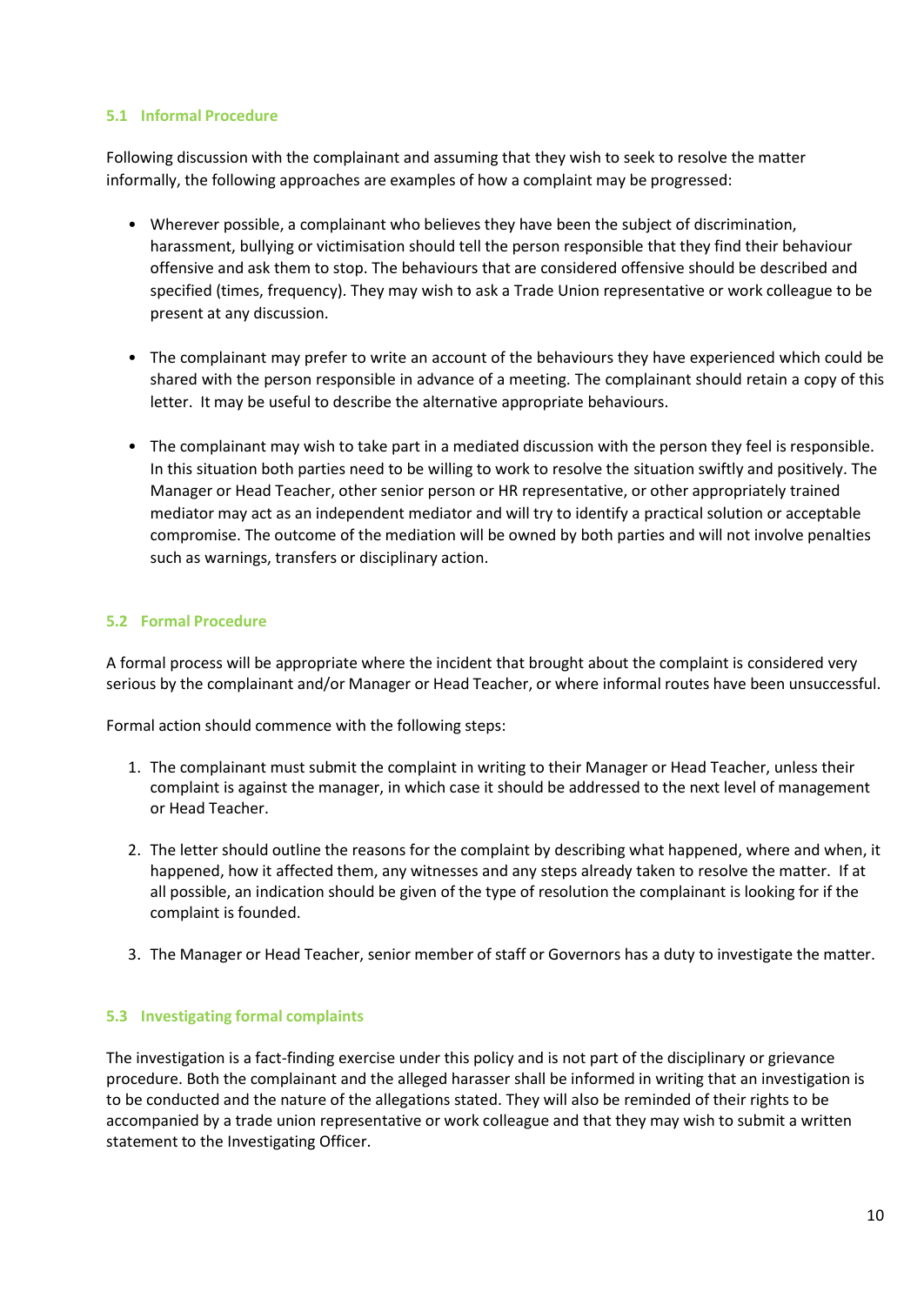The alleged harasser/complainant shall be made aware that the investigation might lead to disciplinary action being taken.

The Manager or Head Teacher, with guidance from the HR Leader, will appoint an Investigating Officer. The person appointed to undertake the investigation would maintain neutrality and confidentiality throughout. The Investigating Officer shall receive guidance and support from the HR Leader where appropriate.

If the complaint concerns the behaviour of the individual's manager, the matter may be raised with the manager at the next level of seniority.

Depending upon the nature of the allegations, consideration will need to be given to:

- Working arrangements to ensure the complainant and alleged harasser work apart whilst a complaint is under investigation.
- The alleged harasser being suspended from work to enable an investigation to be undertaken.
- In a serious case the alleged harasser may be suspended in accordance with the Disciplinary Procedure.

The Investigating Officer shall interview the complainant and the written complaint will form the basis of the discussion. The purpose of the meeting is to establish the complainant's point of view, the reason for citing the incidents, including dates and times, and possible solutions to the matter. A statement will need to be produced, signed and dated.

The Investigating Officer shall interview the alleged harasser, making them aware of the allegations made. A statement will need to be produced which will need to be signed and dated. A written report will be produced by the investigating officer and may include any written statements submitted by the complainant or the alleged harasser.

If there are witnesses, they shall also be interviewed regarding the matter and written statements taken, signed and dated by them.

Employees who are required to be interviewed will be informed in writing (at least 48 hours in advance) of times, dates and venues. A recognised Trade Union representative or work colleague can be present at an interview if desired. The interviews are a fact-finding exercise, not formal hearings.

The Investigating Officer should aim to conclude the investigation and produce a summary report within twenty working days of the investigation commencing. If there are delays, or the nature of the complaint means that the investigation cannot be completed within this timescale, it is important that the Manager and Head Teacher, complainant and alleged harasser are kept informed.

The report shall outline how the investigation was undertaken, the facts and information obtained, and the recommendation(s) based upon the findings.

#### **5.4 Courses of action after the investigation**

The Investigating Officer should discuss the report with the Manager / Head Teacher. The Tarka Learning Partnership HR Leader shall also be involved.

The appropriate course of action will depend on the findings of the investigation;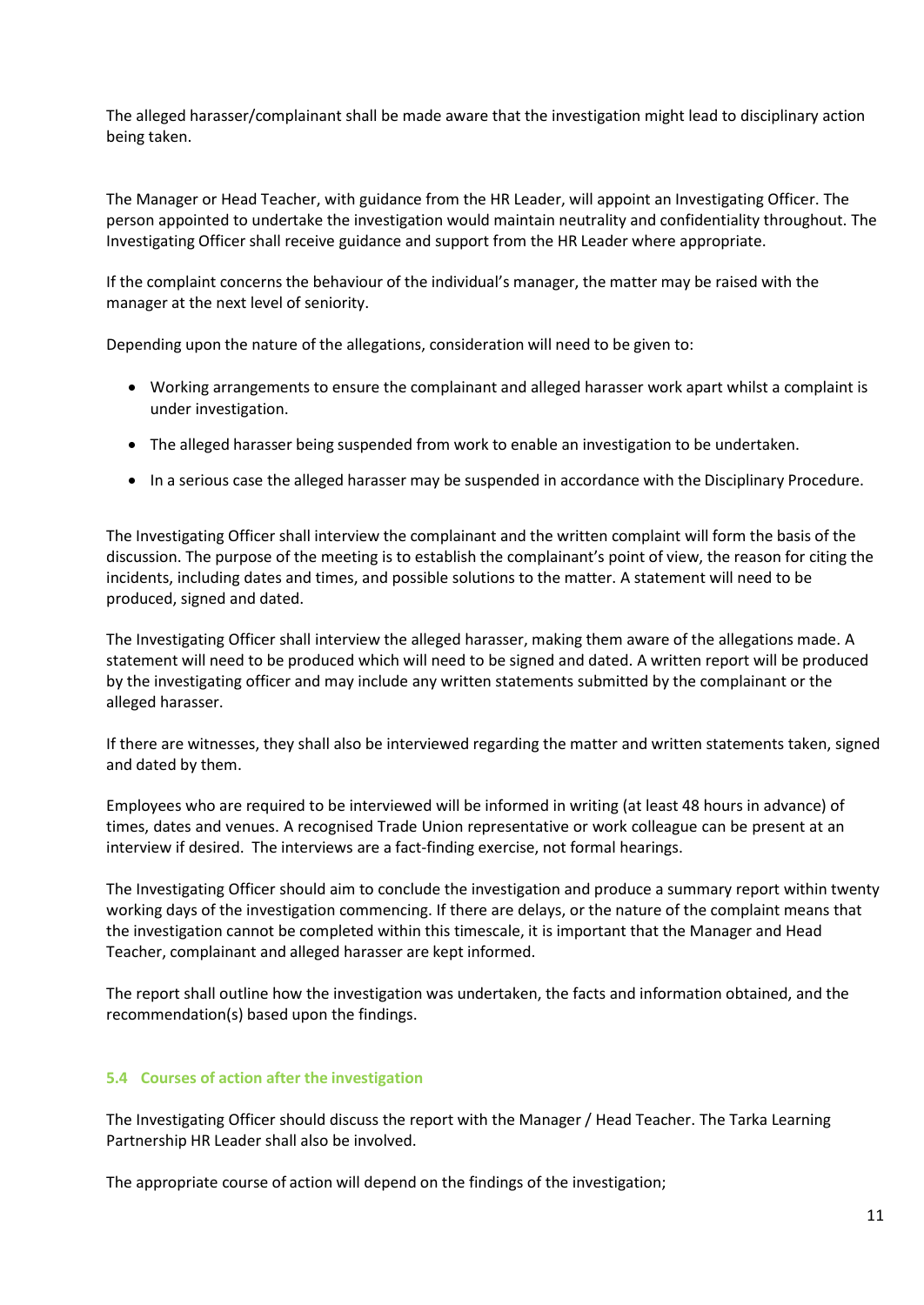- If there is no evidence of discrimination, harassment, bullying or malicious intent towards the complainant, consideration will be given to helping both parties to resume working together or advice given to how working relationships should be managed in the future. Mediation may be appropriate if both parties agree to it.
- If evidence is found of discrimination, harassment, bullying or victimisation the appropriate Manager / Head Teacher will confirm that further action shall be taken in accordance with the Tarka Learning Partnership Disciplinary Policy and Procedure.
- If there is evidence of a malicious allegation, the Manager / Head Teacher will instigate action under the Tarka Learning Partnership Disciplinary Policy and Procedure.

Both parties will be informed within 5 working days of the summary report being completed and the decision made.

The Manager / Head Teacher shall meet with the complainant to discuss the findings of the investigation and the planned course of action and confirm this to the individual in writing after the meeting. The letter shall confirm that where the complainant is dissatisfied with the outcome of the investigation, they may proceed to the appeal stage. The appeal request should detail the pertinent facts of the case and the reasons for the dissatisfaction with the decision. A similar meeting shall also be held with the individual accused of bullying/ harassment.

# <span id="page-11-0"></span>**5.5 Appeal**

- 1 The complainant, having attended the meeting with the Manager / Head Teacher, if dissatisfied with the outcome of the investigation, may appeal to the Head Teacher or Chair of the local Governing Body. The appeal and grounds of appeal shall be made, in writing, to the Head Teacher or Chair of the local Governing Body within five working days of being informed of the outcome of the investigation.
- 2 The Chair of the local Governing Body shall convene a panel of Governors (normally three Governors) to hear the appeal. The Chair of the Appeal Panel shall advise the complainant in writing of the panel, the time, date and venue for the Hearing. This hearing shall where possible be convened within fifteen working days of receipt of the notification of appeal.
- 3 The purpose of the appeal hearing is to review the process and establish the reasonableness of the Manager's / Head Teacher's decision. It is not a further investigation and therefore, it would not normally be appropriate for witnesses to be called unless the Appeal Panel accepts that there is justification to do so.
- 4 If the complainant or Manager / Head Teacher cannot attend on the proposed date, a second date should be offered. If either cannot attend the second date, the appeal may be heard in their absence. In such cases, the Manager / Head Teacher or the complainant will submit their case in writing.
- 5 All documentation submitted for the appeal should be circulated to all those attending no less than five working days before the appeal date.
- 6 The format of the hearing is:
	- i) Introductions and documentation checking
	- ii) The Manager / Head Teacher (who decided the outcome following the investigation) shall outline the details of the case, the investigation undertaken and explain the reason for the decision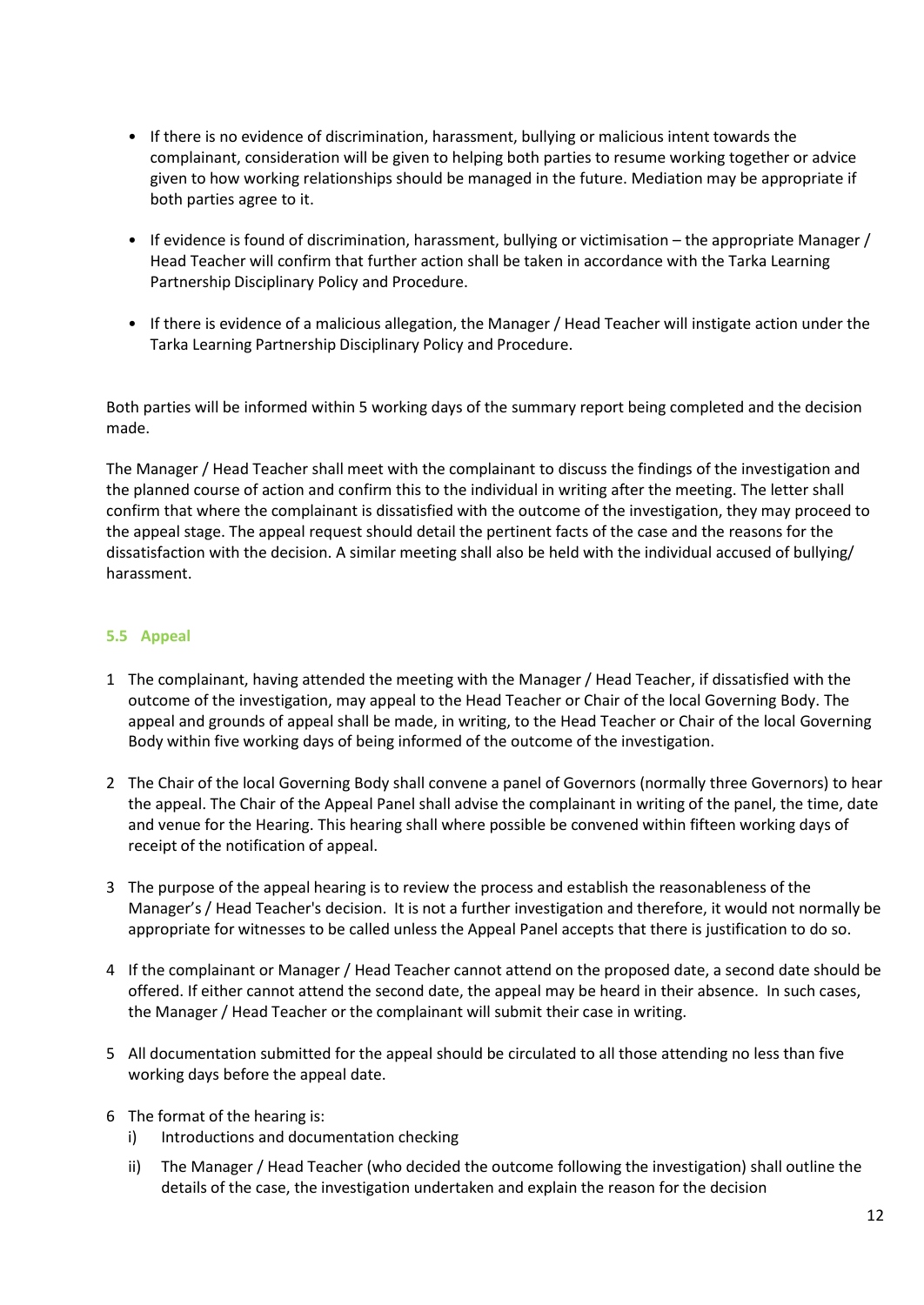- iii) The complainant (or their representative) and the panel shall have the opportunity to question the Manager / Head Teacher
- iv) The complainant (or their representative) shall outline the grounds of the appeal
- v) The Manager / Head Teacher and the panel shall have the opportunity to question the complainant and/or their representative.
- vi) Both parties shall have the opportunity to sum up
- vii) Both parties shall withdraw whilst the Appeal panel considers its decision
- viii) On reconvening the meeting, the Chair of the panel shall inform both parties of the decision;
- The appeal is not upheld
- The appeal is upheld

In circumstances where the panel feels that the investigation was flawed to the extend to necessitate a reinvestigation, it will be necessary to appoint a new Investigating Officer.

The decision of the Appeal Panel shall be confirmed in writing within five working days of the appeal.

7 The decision of the Panel of the Governing Body is final.

#### <span id="page-12-0"></span>**6.0 Support**

Victims of discrimination, harassment, bullying and victimisation will be provided with support and this may be provided by a manager, a personal supporter (work colleague), Occupational Health and counselling where appropriate.

Where there is a fear of further bullying while a situation is investigated, other options may need to be considered e.g. one or both parties moved to another work area or in extreme circumstances leave with pay may be considered.

Individuals who are accused of bullying/harassment can be unaware of the impact of their behaviour and actions. An accused person will be provided with the same level of care and support as a person who makes the accusations. This would normally include the support of a manager, work colleague, Occupational Health and counselling where appropriate.

# <span id="page-12-1"></span>**7.0 Data Protection/Record Keeping/Confidentiality**

The Tarka Learning Partnership/school processes personal data collected during the investigation stage and any subsequent stages of the formal Dignity at Work processes in accordance with its Data Protection Policy.

In particular, data collected as part of the investigation stage and any subsequent stages of action is held securely and accessed by, and disclosed to, individuals only for the purposed of completing the Dignity at Work procedure.

Inappropriate access or disclosure of employee data constitutes a data breach and should be reported in accordance with the Trust's Data Protection Policy. It may also constitute a disciplinary offence, which will be dealt with under the Tarka Learning Partnership Disciplinary Policy and Procedure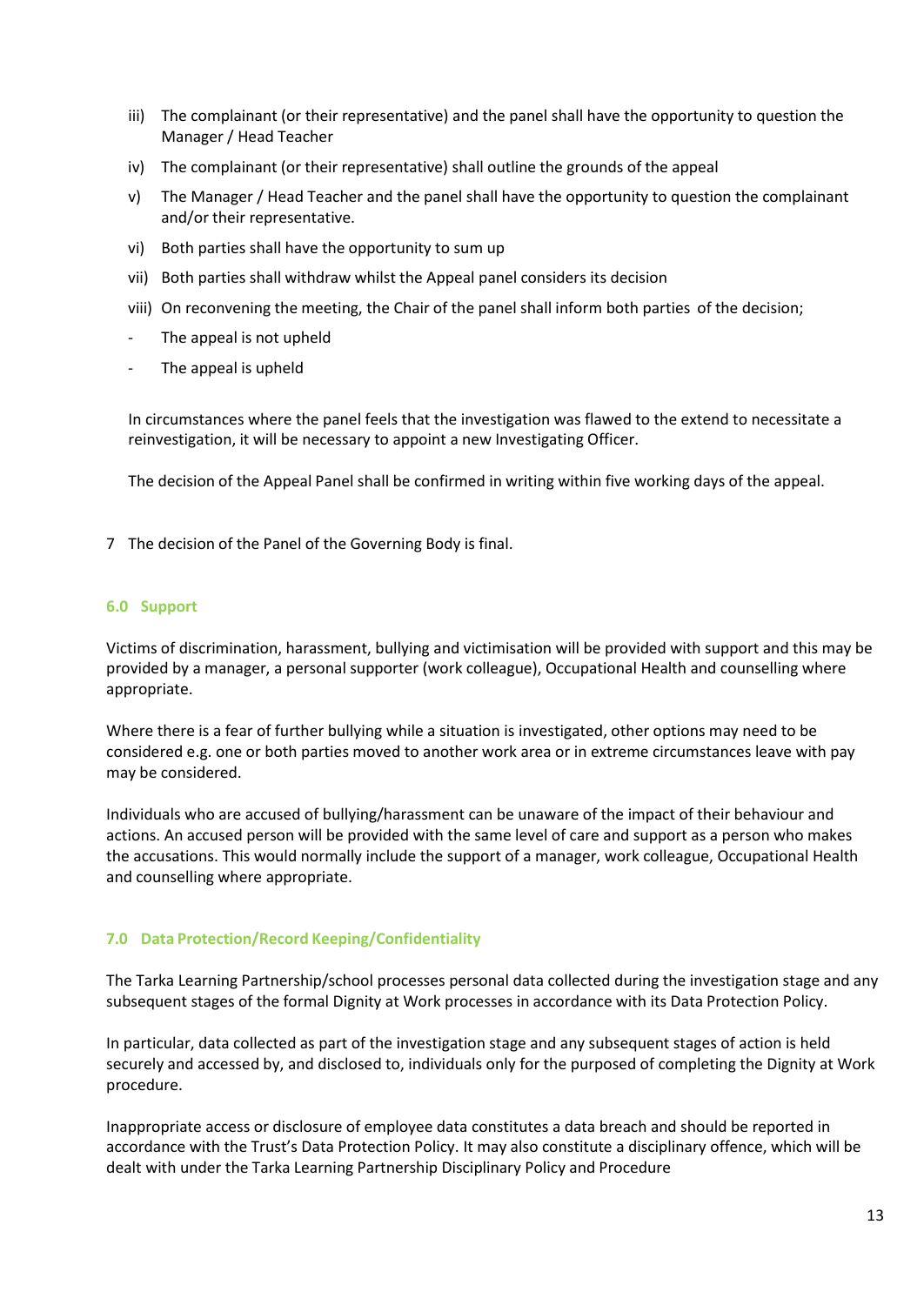<span id="page-13-0"></span>

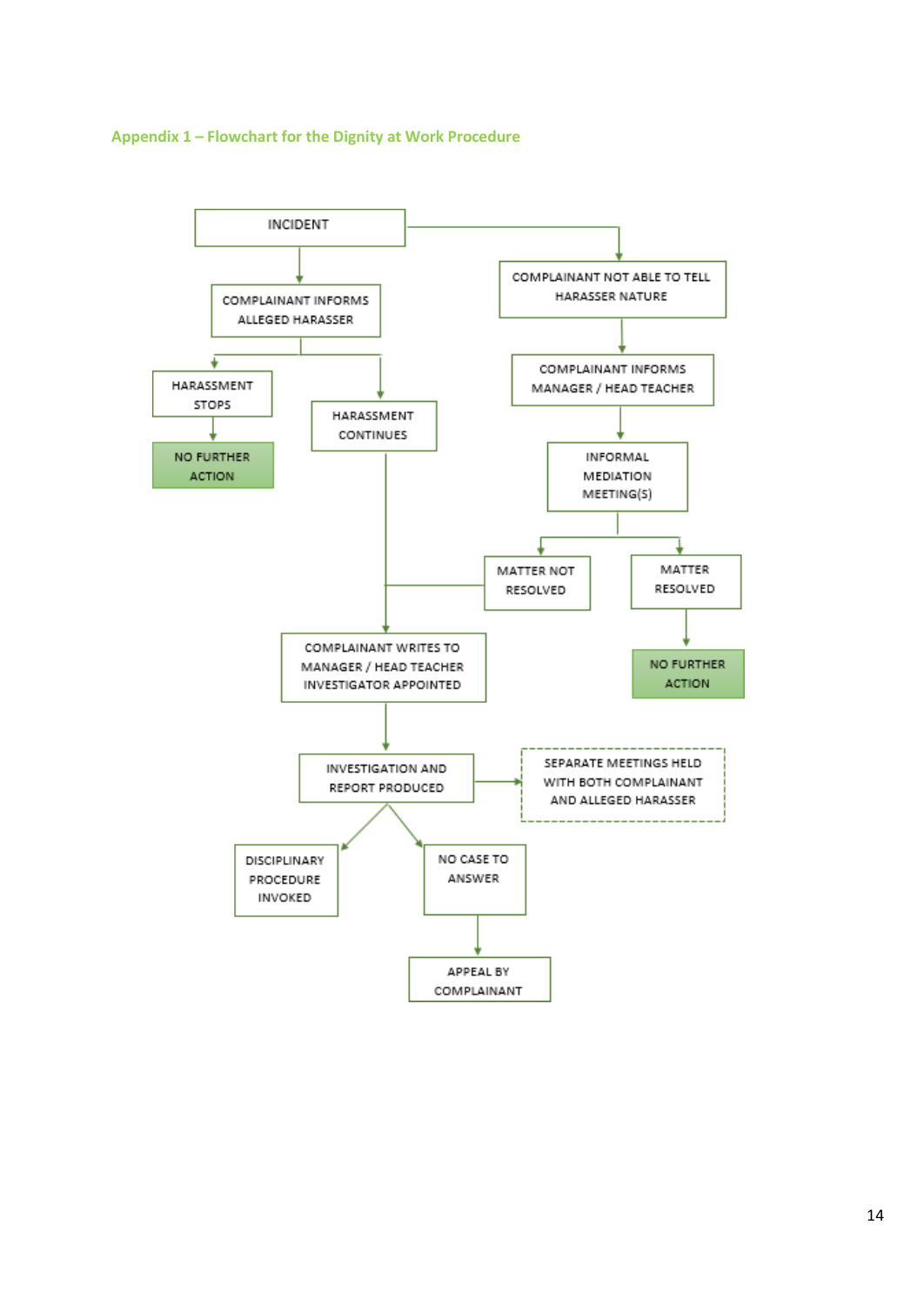# <span id="page-14-0"></span>**Appendix 2 – Dignity at Work Fact Sheet**

The Tarka Learning Partnership has a duty to provide working environments that are free from any fear of harassment, intimidation and bullying. Employees have the right to be treated with respect and to work in a harmonious and supportive working environment.

All employees, volunteers, agency personnel, contractors, customers and third parties are treated with dignity and respect: where diversity and equality are valued and where everyone can realise their full potential.

If on occasion's discrimination, bullying, harassment or victimisation is alleged to have occurred complaints will be taken seriously and will be investigated thoroughly and promptly.

Complaints should be made as soon as possible after the incident and must be resolved, informally or formally, as soon as possible.

Confidentiality must be maintained by all parties and employees involved may be represented by a recognised Trade Union representative or workplace colleague.

Once a complaint has been received:

- The Manager / Head Teacher or other senior person will arrange a discussion with the complainant to see if they wish to pursue an informal resolution or a formal investigation.
- The approach to be used is then confirmed in writing. If the informal route is taken and the complainant is unresolved the complainant may wish to pursue the formal route.
- If the formal route is taken the complainant must submit their complaint in writing and an investigation will be undertaken.
- The investigation is a fact-finding exercise and not part of the disciplinary or grievance procedure.

Dependent upon the nature of the allegations, consideration will need to be given to:

- Working arrangements to ensure the complainant and alleged harasser work apart whilst a complaint is under investigation
- The alleged harasser being suspended from work to enable an investigation to be undertaken.

Following the Investigation:

- If evidence is found of discrimination, harassment or bullying referral to the Disciplinary Procedure
- Where there is evidence of a malicious allegation referral of complainant to the Disciplinary Procedure

If no evidence of discrimination, harassment, bullying or malicious intent by the complainant, consideration will need to be given to helping both parties continue or resume working or how working relationships will be managed. Mediation may be appropriate if the parties agree to it.

The alleged harasser can be assured that, in cases where no evidence is found, the allegation will not affect their career in any way.